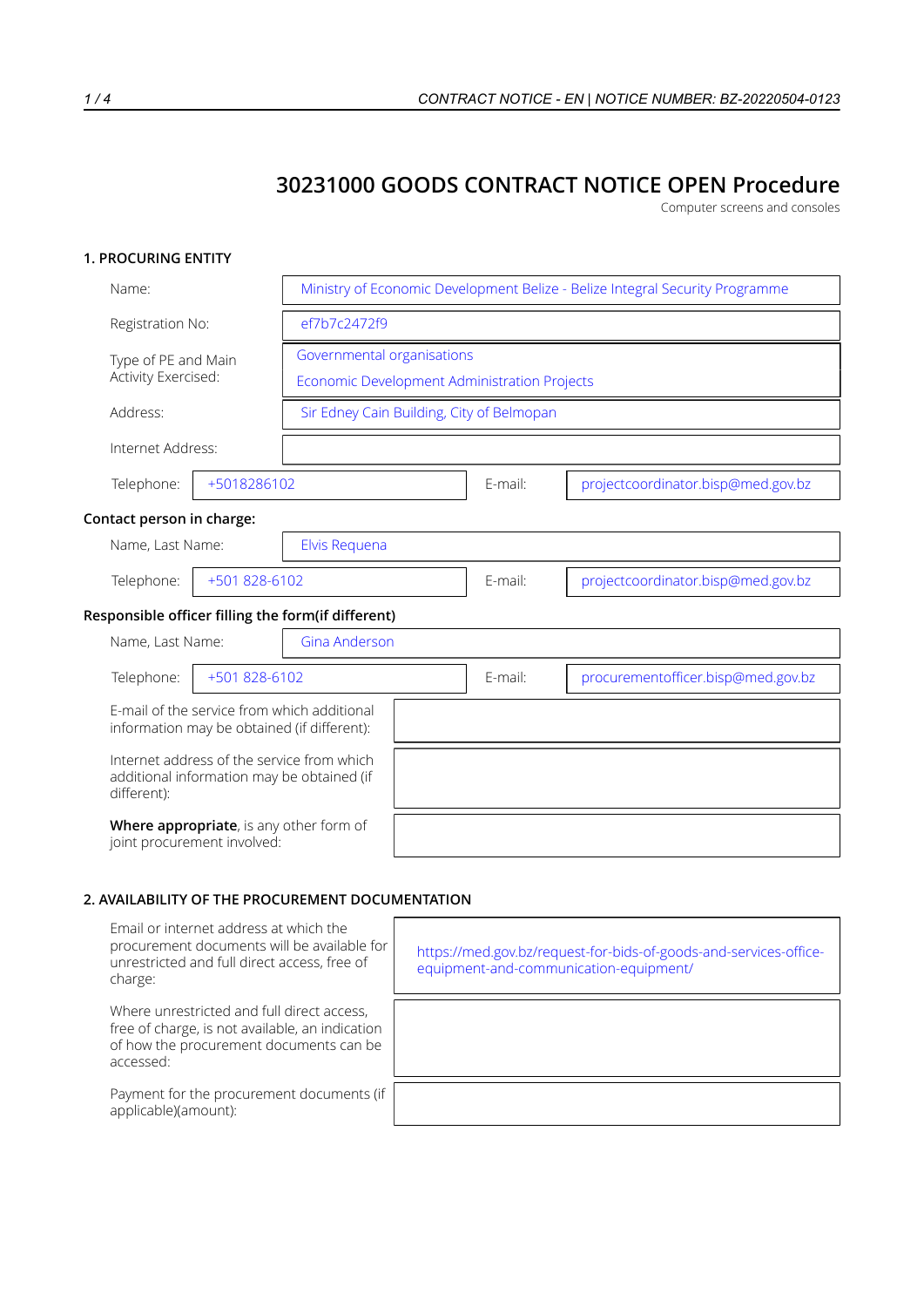# **3. PROCUREMENT NUMBER**

Procurement Number: CABEI-G-004-2147/2022

## Where the contract is divided into lots, the information in points 4 to 13 shall be provided for each lot.

## **4. DESCRIPTION OF THE PROCUREMENT**

Nature and quantity of goods (short description of contract). Where appropriate, description of any options

Procurement of office equipment for the Belize Defense Force

#### **5. CPV CODES**

Additional CPV Codes (if necessary):

Main CPV code: 30231000 - Computer screens and consoles 30232110 - Laser printers 30232140 - Plotters 30237280 - Power supply accessories

Supplementary CPV codes (if necessary):

# **6. ADDRESS FOR THE PLACE OF DELIVERY**

1904 Consitution Drive, 2nd Floor, Belmopan City

#### **7. ESTIMATED VALUE OF THE CONTRACT(this information shall not be published):**

#### **8. VARIANTS ADMITTED**

| $O$ yes $\odot$ no |           |                                     |        |            |  |
|--------------------|-----------|-------------------------------------|--------|------------|--|
|                    |           | 9. PLANNED TIME FRAME FOR DELIVERY: |        |            |  |
| From:              |           | 01/07/2022                          | To:    | 30/12/2022 |  |
| Or                 |           |                                     |        |            |  |
|                    | Duration: |                                     | months |            |  |

#### **10. CONDITIONS FOR PARTICIPATION**

| זור<br>11 I LI |  |  |  |
|----------------|--|--|--|
|                |  |  |  |

Including: a list and brief description of criteria regarding the personal situation of tenderers that may lead to their exclusion and of qualification (selection) criteria; minimum level(s) of standards possibly required; indication of required information (self-declarations, documentation).

#### **11. WHERE APPROPRIATE, PARTICULAR CONDITIONS TO WHICH PERFORMANCE OF THE CONTRACT IS SUBJECT TO:**

# **12. CRITERIA TO BE USED FOR AWARD OF THE CONTRACT OR CONTRACTS.**

Most Economically Advantageous Tender

13. INDICATION OF THE POSSIBILITY OF BIDDING FOR ONE. FOR SEVERAL OR FOR ALL OF THE LOTS: INDICATION **OF ANY POSSIBLE LIMITATION OF THE NUMBER OF LOTS THAT MAY BE AWARDED TO ANY ONE BIDDER:**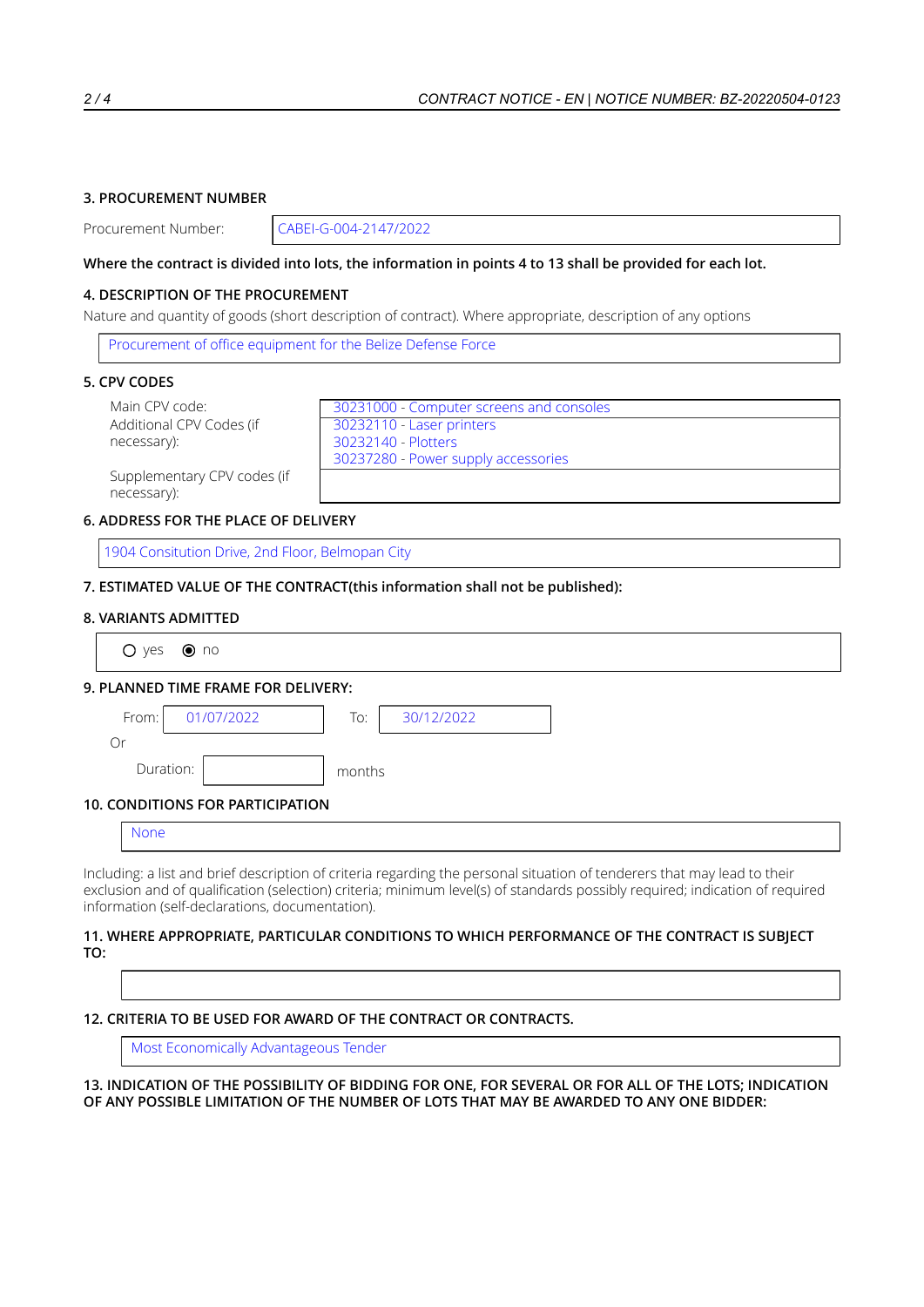| Bids per Participant:              | O One<br>O Several<br>$O$ All |
|------------------------------------|-------------------------------|
| Awards per Successful Participant: | O One<br>O Several<br>$O$ All |

# **14. TIME LIMITS for receipt of tenders**

31/05/2022 09:00

## **15. TIME LIMIT FOR RECEIPT OF CLARIFICATIONS**

16/05/2022 09:00

## **16. ADDRESS TO WHICH TENDERS SHALL BE TRANSMITTED**

| Address:  | 1904 Constitution Drive |
|-----------|-------------------------|
| City:     | <b>Belmopan City</b>    |
| ZIP Code: |                         |
| Country:  | <b>BZ</b>               |
| URL:      |                         |

#### **17. TENDER OPENING**

Duration during which the tenderer must maintain its tender. Duration (in days):

Date for the opening of tenders:

Time for the opening of tenders:

Place for the opening of tenders:

Persons authorized to be present at such opening

| 30                                                                                                                               |
|----------------------------------------------------------------------------------------------------------------------------------|
| 31/05/2022                                                                                                                       |
| 09.15                                                                                                                            |
| Belmopan City, Belize                                                                                                            |
| Legal Representative of Bidders, representatives of Belize Integral<br>Security Program (BISP), Members of the Evaluation Panel. |
|                                                                                                                                  |

# **18. LANGUAGE OR LANGUAGES IN WHICH BIDS OR REQUESTS TO PARTICIPATE MUST BE DRAWN UP**

| EN      | NL | FR |
|---------|----|----|
| $\odot$ | ◯  | ∩  |

**19. NAME AND ADDRESS OF THE BODY RESPONSIBLE FOR REVIEW AND, WHERE APPROPRIATE, MEDIATION PROCEDURES. PRECISE INFORMATION CONCERNING DEADLINES FOR REVIEW PROCEDURES, OR IF NEED BE, THE NAME, ADDRESS, TELEPHONE NUMBER, FAX NUMBER AND EMAIL ADDRESS OF THE SERVICE FROM WHICH THIS INFORMATION MAY BE OBTAINED (IF APPLICABLE).**

Evaluation Panel: Ministry of Finance Ministry of Economic Development